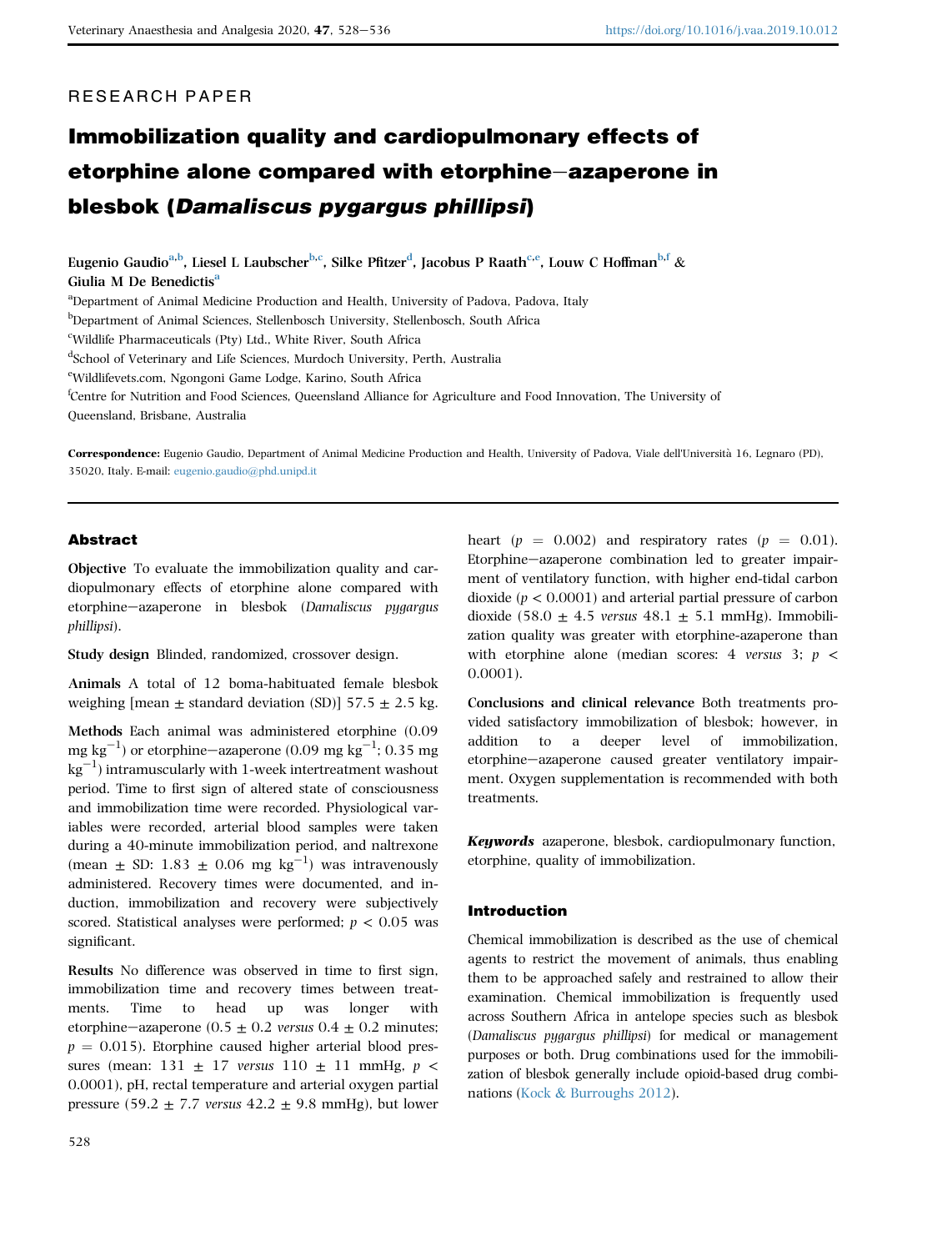Etorphine is a potent opioid that has been widely used in the past for chemical immobilization of wild African herbivores ([Kock](#page-8-0) & [Burroughs 2012](#page-8-0)). Commonly reported side effects associated with the use of etorphine include hyperthermia, ventilatory depression, bradycardia, tachycardia, hypertension and muscle excitation ([Grimm et al 2015](#page-8-1)). In order to reduce the opioid dose and improve the quality of immobilization, opioids are often co-administered with an  $\alpha_2$ -adrenoceptor agonists or butyrophenones such as azaperone [\(Kock](#page-8-0) & [Burroughs 2012\)](#page-8-0).

Azaperone is a neuroleptic drug with tranquilizing effects that are usually observed  $10-20$  minutes after intramuscular (IM) injection with a duration of effect that lasts up to 6 hours in horses [\(Lees](#page-8-2) & [Serrano 1976\)](#page-8-2). Butyrophenones act mainly *via* dopaminergic  $(D_2)$  antagonism, resulting in tranquilization and potentiation of immobilization, especially when used in combination with potent opioids ([Swan 1993; Riviere](#page-8-3) & [Papich 2009; Kock](#page-8-3) & [Burroughs 2012](#page-8-3)). They also have a mild antagonistic action on  $\alpha_1$ -adrenoceptors, causing peripheral vasodilation and bradycardia [\(Lees](#page-8-2) & [Serrano 1976\)](#page-8-2). These effects are considered to be beneficial during wildlife capture as they reduce the hypertensive effects of potent opioids and  $\alpha_2$ -adenoceptor agonists ([Meyer et al 2008\)](#page-8-4). Furthermore, azaperone also exerts its tranquilizing effect after the other drugs have been antagonized, which is beneficial during the translocation of wildlife ([Still et al 1996; Kock](#page-8-5) & [Burroughs 2012; Zeiler](#page-8-5) & [Meyer 2017a](#page-8-5)).

Currently, there are limited reports on the use of azaperone in African antelope species ([Meyer et al 2008; Zeiler](#page-8-4) & [Meyer](#page-8-4) [2017a; Semjonov et al 2018](#page-8-4)). Its effects on cardiovascular function have previously been studied in the horse, pig, rhinoceros and African elephant [\(Lees](#page-8-2) & [Serrano 1976; Still et al](#page-8-2) [1996; Buss et al 2016](#page-8-2)). Furthermore, no reports of its effects on ventilatory function are available; however, some authors suggest that it may improve ventilation during wildlife immobilization ([Haigh 1990; Swan 1993; Radcliffe et al](#page-8-6) [2012](#page-8-6)). Preliminary work by the current authors has found that azaperone may accentuate the ventilatory depressant effects of potent opioids in wild antelope species.

The present study aimed to investigate the cardiopulmonary effects and quality of immobilization of etorphine alone and etorphine-azaperone combination in blesbok. It was hypothesized that the latter treatment would cause a greater impairment of ventilation and a deeper plane of immobilization than etorphine alone.

## Materials and methods

#### Animals and housing

The study was undertaken at the Wildlife Pharmaceuticals Research Facility, in March 2018 and approved by the Wildlife Pharmaceuticals Animals Ethics Committee (Approval number: WPAEC-2018-AZAPBLES-25-B). A total of 12 wild blesbok (all female) were acquired from a game farm and transported to the facility 2 weeks before the start of the study. Following a 1 week acclimatization period at the facility, all animals were darted for a preliminary health check comprising physical examination, complete blood count, blood biochemistry test, weighing and ear tagging. The animals were housed in groups of four in three adjacent enclosures (bomas), measuring  $6 \times 8$  m in size. During the acclimatization period, feed and water was given ad libitum.

#### Study design

The research was conducted in the form of a blinded randomized crossover study. Sample size calculation was performed analysing the means and standard deviations of the paired differences of cardioventilatory variables [e.g. arterial partial pressure of oxygen  $(PaO<sub>2</sub>)$ , arterial partial pressure of carbon dioxide  $(PaCO<sub>2</sub>)$  and alveolar-arterial oxygen partial pressure gradient (A-a gradient)] from previous research ([Meyer et al 2015\)](#page-8-7) using SAS statistical software Version 9.3 (SAS Institute, NC, USA). Power analysis was performed by specifying  $\alpha = 0.05$  and power = 0.8. With an effect size of 1.63 for PaO<sub>2</sub>, 1.61 for PaCO<sub>2</sub> and 1.23 for A-a gradient, it was determined that a minimum of 8, 8 and 10 animals would be required, respectively. In order to reduce the bias further, it was decided to use 12 animals in this study. Each animal was administered each drug or drug combination once with a 1 week washout period between treatments. Randomization was achieved via a simple random sampling method by means of SAS Version 9.3 statistical software (SAS Institute, NC, USA) and assessors were blinded to treatment allocation. The treatments were as follows: treatment 1 (T1E): etorphine, 0.09 mg kg<sup>-1</sup> [Captivon 98, Wildlife Pharmaceuticals (Pty) Ltd, South Africa]; treatment 2 (T2EA): etorphine 0.09 mg kg<sup>-1</sup> and azaperone 0.35 mg kg<sup>-1</sup> [Zapnil, Wildlife Pharmaceuticals (Pty) Ltd]. The individual dose was calculated on the basis of the bodyweight of the animals measured during the acclimatization period.

#### Immobilization and monitoring

Water and feed were withheld for 12 hours prior to the start of each trial. The drugs were withdrawn from their vials using 1 mL syringes and subsequently injected and mixed together within the dart, which was ultimately filled up with sterile sodium chloride solution (Vetivex Veterinary 0.9% Sodium Chloride Injection, USP, Dechra Veterinary Products Ltd, UK). The animals were darted with a 1.5 mL, 1.91 cm barbed needle darting system (Type 'P' RDD Device, Pneu-Dart. Inc, PA, USA) projected from a gas-powered dart gun (X-Caliber, Pneu-Dart. PA, USA) at a distance ranging from 5 to 10 m. Time from darting to first sign of altered state of consciousness (e.g.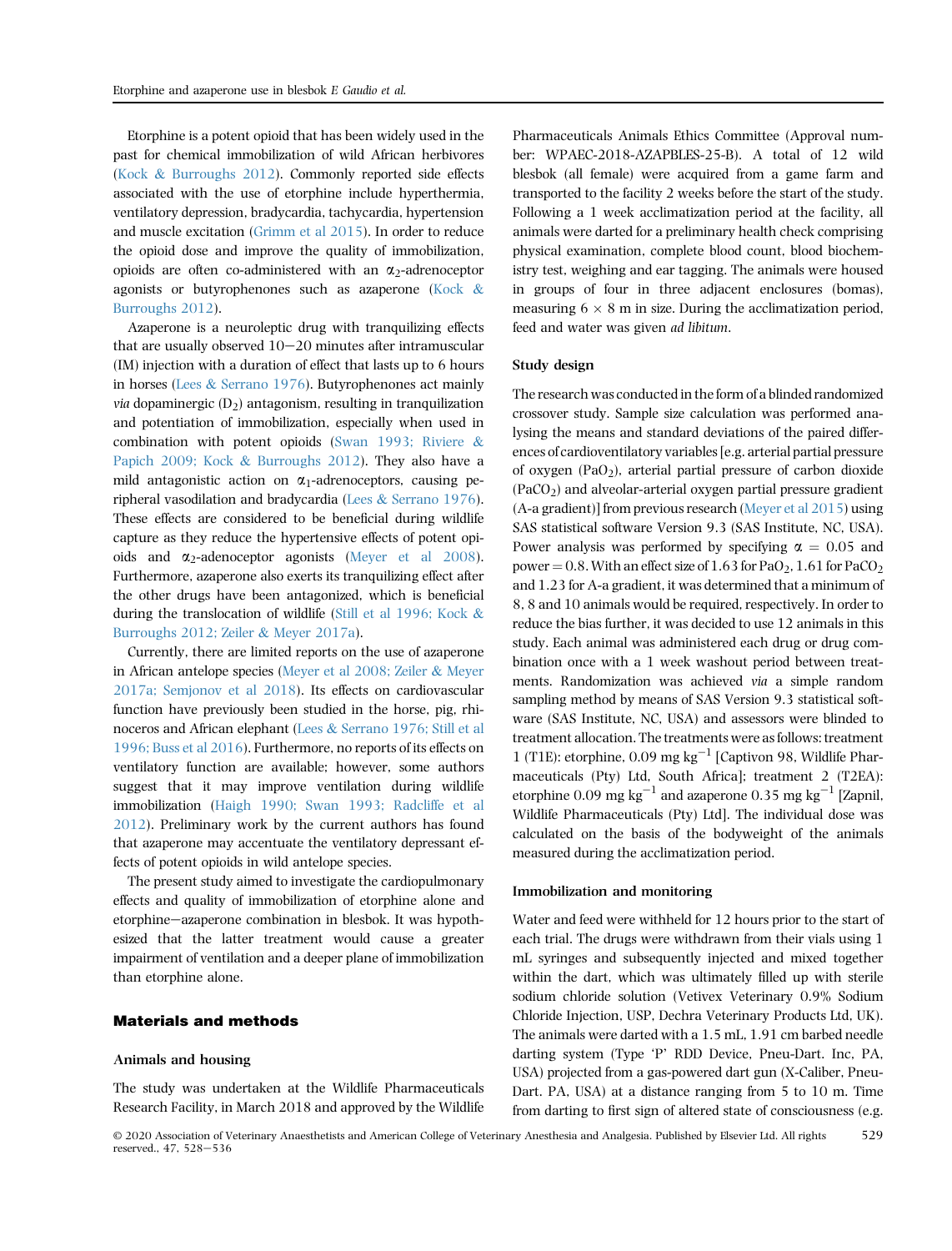ataxia and altered proprioception; time to first sign) ([Kock](#page-8-0) & [Burroughs 2012](#page-8-0)) and time from darting to recumbency (immobilization time) were recorded. A subjective score (induction score) for the induction phase, deemed as the period from drug injection to immobilization, was also documented [\(Table 1\)](#page-2-0) [\(Wenger et al. 2010](#page-8-8)).

After recumbency, the animal was transported using a stretcher from the boma to a nearby shaded area, which had been prepared in advance for monitoring. The animal was positioned in sternal recumbency on a table and supported by a handler who held the horns so that the neck was aligned with the vertebral column and the head was elevated above the thorax with the nose pointing downward. The blesbok was immediately blindfolded and earplugs were inserted into the external ear canal. An endotracheal tube (premeasured to extend from the caudal end of the nasal bone to the rostral part of the frontal bone) was inserted into one nostril, advanced to the level of the nasopharynx, and its cuff inflated to secure it in situ for assessment of ventilatory variables. An arterial catheter was placed into the caudal auricular artery or, alternatively, the median artery of the metacarpus. Evaluation of physiological variables and assessment of the quality of immobilization were performed at 5 minute intervals starting at 5 minutes after recumbency for a duration of 40 minutes ([Table 1](#page-2-0)).

A multiparameter monitor (Cardell 9500 HD Veterinary Monitor, Midmark Corporation, Dayton, OH, USA) was used to measure end-tidal carbon dioxide (PE'CO<sub>2</sub>) (mainstream method, Capnostat, Respironics, Inc, CT, USA) and respiratory rate  $(f_R)$ , whereas heart rate (HR) and invasive blood pressure (IBP) were measured using a portable IBP monitor (IntraTorr, IntraVitals, UK). Peripheral oxygen saturation of haemoglobin  $(SpO<sub>2</sub>)$  was measured using a pulse oximeter (Nonin PalmSat 2500, The Netherlands) with the probe attached to the skin under the tail. Rectal temperature (RT) was measured using a thermometer [Hanna Checktemp 1, Hanna Instruments (Pty) Ltd, RSA]. Cardiac auscultation allowed measurement of HR, and manual counts of  $f_R$  were additionally performed to confirm the accuracy of electronic monitors. Arterial blood samples were collected anaerobically at 5, 10, 15, 20 and 30 minutes after recumbency from the caudal auricular artery using a heparinized syringe (Pro-Vent Plus 1 mL, Smiths Medical, UK) equipped with a 23 gauge needle. Blood gas analysis was performed using a portable analyser and cartridges (EPOC Reader Blood Analysis and EPOC BGEM smart cards, Epocal, Kyron Laboratories, RSA). Variables measured and corrected to body temperature by the portable analyser, were arterial blood pH (pH), base excess (BE), bicarbonate (HCO<sub>3</sub>), PaO<sub>2</sub>, PaCO<sub>2</sub>, haematocrit (Hct), haemoglobin (Hb) and lactate (Lac). The A-a gradient was calculated from the formula [\(Sarkar et al 2017](#page-8-9)):

 $P (A-a)O_2 = F1O_2 (PB-PH_2O) - PaCO_2/RQ - PaO_2$ ,

where  $FiO<sub>2</sub>$  is the fractional inspired oxygen [0.209 from [Sarkar et al](#page-8-9)  $(2017)$ ], PB the barometric pressure (mmHg), PH<sub>2</sub>O the water vapour pressure of saturated air in the alveoli (mmHg) and RQ the respiratory quotient. PB was measured with a calibrated portable barometer at the beginning of each immobilization (Model CPG2300,

<span id="page-2-0"></span>Table 1 Description of the scoring system used to categorize the quality of induction, immobilization and recovery (modified from [Wenger et al](#page-8-8) [2010\)](#page-8-8) - with permission. © Association of Veterinary Anaesthetists and American College of Veterinary Anesthesia and Analgesia. Published by Elsevier Ltd.

| Score          | -1                                                                                                                                                                                                                                                                      | $\overline{2}$                                                                                                                                                                                                                                                      | 3                                                                                                                                                                                                                                                                                                                                           | 4                                                                                                                                                                                                                                                            | 5                                                                                |
|----------------|-------------------------------------------------------------------------------------------------------------------------------------------------------------------------------------------------------------------------------------------------------------------------|---------------------------------------------------------------------------------------------------------------------------------------------------------------------------------------------------------------------------------------------------------------------|---------------------------------------------------------------------------------------------------------------------------------------------------------------------------------------------------------------------------------------------------------------------------------------------------------------------------------------------|--------------------------------------------------------------------------------------------------------------------------------------------------------------------------------------------------------------------------------------------------------------|----------------------------------------------------------------------------------|
| Induction      | Slight ataxia followed by animal<br>taking one or two attempts to sit and/<br>or lie in sternal recumbency without<br>signs of excitement or falling over<br>during the process. A smooth<br>transition into lateral recumbency<br>may follow shortly after (excellent) | Moderate ataxia followed by animal<br>taking one or two attempts to sit and/<br>or lie in sternal recumbency. The<br>animal may stumble during the<br>process (good)                                                                                                | Severe ataxia followed by animal<br>making numerous attempts to sit or<br>lie down. Animal stumbles and falls<br>on numerous occasions before<br>becoming recumbent. Reaction to<br>external stimuli (fair)                                                                                                                                 | Severe ataxia but the animal does<br>not become recumbent and/or the<br>animal stumbles and falls repeatedly.<br>Animal not approachable, requires a<br>second dose of drugs (poor)                                                                          |                                                                                  |
| Immobilization | Re-dosing is required to achieve<br>recumbency. Risk of injury to the<br>handler (limited effect)                                                                                                                                                                       | Spontaneous motor activity,<br>struggling during manipulation,<br>presence of anal and palpebral<br>reflexes, responsive to painful<br>stimuli, might vocalize, presence of<br>nystagmus, chewing, ear<br>movements and strong panniculus<br>reflex (deep sedation) | Muscle rigidity, slow palpebral reflex, Smooth, complete relaxation,<br>voluntary tail movements, central eye<br>position. Might vocalize, some<br>chewing, ear movements might be<br>absent, weak nystagmus, attenuated<br>panniculus and anal reflex. Animal<br>can be handled safely (light<br>immobilization plane)                     | extractable tonque, loss of palpebral<br>reflex and jaw tone, no involuntary<br>tail movements, ventromedial eye<br>position, no nystagmus, no<br>panniculus and anal reflex, no<br>reaction to blood sampling, safe<br>handling (deep immobilization plane) | Too deep, absent reflexes,<br>cardiorespiratory depression<br>(excessively deep) |
| Recovery       | Stands in one or two attempts and is<br>sufficiently recovered to walk with<br>only slight ataxia. Recovery to<br>walking occurs within 2 minutes<br>following administration of drug<br>antagonist (excellent)                                                         | Some imbalance in sternal<br>recumbency and requires more than<br>two attempts to stand. Walks with<br>moderate ataxia and lack of<br>coordination. Recovery to walking<br>occurs within 5 minutes following<br>administration of drug antagonist<br>(good)         | Animal remains in lateral<br>recumbency for more than 5 minutes<br>following the administration of drug<br>antagonist, is not responsive to<br>stimuli and makes no attempt to<br>transition to sternal recumbency. Or,<br>animal has a stormy recovery with<br>marked ataxia with the potential for<br>injury. May require sedation (poor) | Animal does not recover and<br>eventually dies, or its conditions are<br>such that it needs to be euthanized<br>(unacceptable)                                                                                                                               |                                                                                  |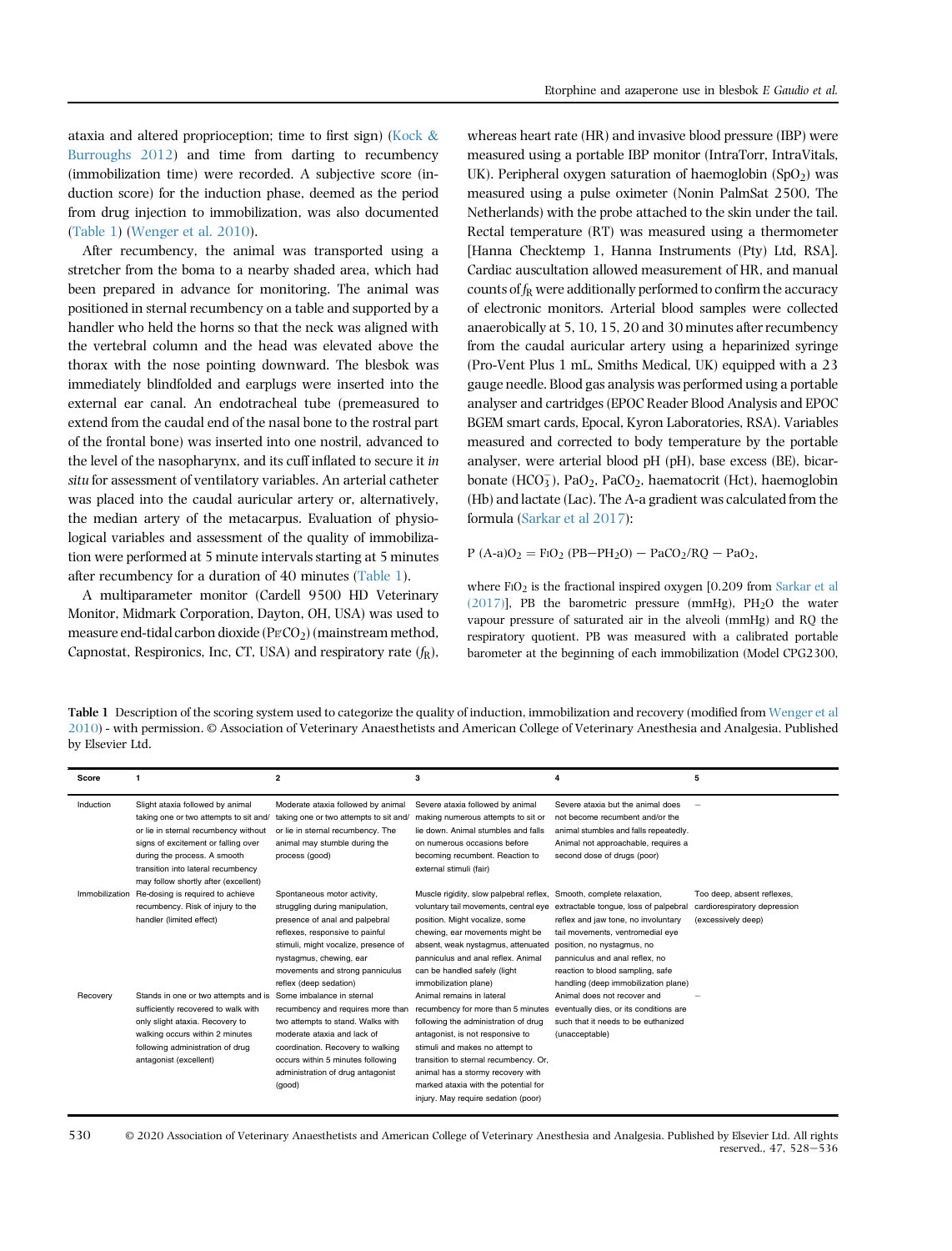Mensor Corporation, TX, USA). The  $PH<sub>2</sub>O$  in the alveoli and RQ were used at constant values of 47 mmHg ([Christie](#page-7-0) & [Loomis 1932\)](#page-7-0) and 1 (standard RQ for healthy ruminants) ([Kim et al 2013\)](#page-8-10), respectively.

At the end of the 40 minute immobilization phase, the overall quality of immobilization was recorded using a scoring system ad hoc designed, adapted from [Wenger et al 2010](#page-8-8) (immobilization score), the dart wound was treated and the animal transported back to the boma. The animal was again placed in sternal recumbency and naltrexone [mean  $\pm$  standard deviation (SD):  $1.83 \pm 0.06$  mg kg<sup>-1</sup>] [Trexonil, Wildlife Pharmaceuticals (Pty) Ltd, RSA] was administered into the jugular vein via percutaneous administration to antagonize the effects of etorphine. Recovery times were recorded as follows: first sign of recovery, the time from naltrexone injection to the first sign of the animal becoming responsive; time to head up, the time until the animal lifted its head; time to standing, the time until the animal stood; and time to walking, when the animal was able to walk. Recovery phase (from naltrexone administration to the animal being fully conscious) was subjectively scored [\(Table 1\)](#page-2-0). All subjective scores were assigned by the same trained observer (EG) who was masked to treatment allocation. All animals were monitored for symptoms of postanaesthetic morbidity (e.g. renarcotization or extrapyramidal signs such as dystonic reactions and excitation) twice a day for the following 15 days.

#### Statistical analysis

For all data, mean  $\pm$  SD (parametric data: physiological variables, all measurements derived from arterial blood gas samples, A-a gradients, induction times and recovery times), or median (range) (nonparametric data: induction, immobilization and recovery score) were calculated. Data were tested for distribution type using the Shapiro-Wilk test, and nonnormally distributed data were log-transformed (lactate). Physiological data, arterial blood variables and A-a gradients were analysed using a two-way analysis of variance (ANOVA) with fixed effects of time (physiological variables: 5, 10, 15, 20, 25, 30, 35 and 40 minutes; arterial blood measurements and A-a gradients: 5, 10, 15, 20, 30 minutes) and treatment (T1E versus T2EA) with animals as repeated effect. Post hoc pairwise comparisons were performed using Bonferroni correction. Intertreatment differences between induction and recovery times were analysed with a one-way ANOVA. The hypotheses (normality, identical and independent distribution) of the linear model on the residuals were graphically assessed. Mann-Whitney U and Kruskal-Wallis tests were used to analyse nonparametric data. Pearson's correlation was performed between RT and time to first sign and time to final recumbency. Data analyses were performed using SAS statistical software Version 9.3 (SAS Institute, NC, USA). Values of p < 0.05 were deemed significant.

## Results

All animals were considered to be healthy based on clinical evaluations and blood tests performed during the acclimatization period. The mean weight of the animals was  $57.5 + 2.5$ kg during the study period.

Difference between treatments was not observed regarding both time to first sign and immobilization time. Complete immobilization was achieved in all animals, and both T1E and T2EA had a median induction score of 1 [\(Table 2](#page-3-0)). In both treatments, the first signs of drug effects included ataxia and drowsiness, followed by the animal becoming sternally recumbent. Median immobilization scores are shown in [Tables 2 and 3](#page-3-0). Animals given T2EA had a significantly higher score than those given T1E score ( $p < 0.0001$ ). The difference in immobilization score between treatments ( $p = 0.003$ ) was apparent at 10 minutes and continued until the end of the immobilization period. Intratreatment changes were not documented in T1E over time, whereas within T2EA immobilization scores peaked at 20 minutes ( $p = 0.025$ ). There was no significant difference between groups in first sign of recovery or time to standing. Head up time was longer in T2EA than in T1E ( $p = 0.015$ ). Standing and walking times were simultaneous in all animals. Recovery was scored 1 in all animals ([Table 2\)](#page-3-0). Mortality and postanaesthetic morbidity were not evident with either treatment.

Physiological variables recorded during immobilization in T1E and T2EA are presented in [Table 3](#page-4-0). The  $f_R$  ( $p = 0.01$ ) and  $Pr'CO_2$  ( $p < 0.0001$ ) values were greater with T2EA than with T1E.  $f_R$  decreased significantly from baseline with both T1E and T2EA at 35 ( $p = 0.01$ ) and 40 minutes ( $p = 0.03$ ), respectively.

<span id="page-3-0"></span>Table 2 Mean  $\pm$  standard deviation of induction and recovery times and median score (range) of quality of induction, immobilization and recovery of 12 female blesbok administered etorphine alone  $(0.09 \text{ mg kg}^{-1}$ ; T1E) or an etorphine-azaperone combination  $(0.09 \text{ mg kg}^{-1} \text{ and } 0.35 \text{ mg kg}^{-1}; \text{T2EA})$  intramuscularly. At the end of the 40 minute immobilization period, naltrexone (1.86  $\pm$  $0.06$  mg  $\text{kg}^{-1}$ ) was administered intravenously to antagonize etorphine.

| <b>Times and scores</b>           | <b>Treatment</b> |              |
|-----------------------------------|------------------|--------------|
|                                   | T1E              | T2EA         |
| Time to first sign (minutes)      | $1.4 + 0.2$      | $1.8 + 0.8$  |
| Immobilization time (minutes)     | $2.5 + 0.4$      | $3.2 + 1.9$  |
| First signs of recovery (minutes) | $0.3 + 0.1$      | $0.4 + 0.1$  |
| Time to head up (minutes)         | $0.4 + 0.2*$     | $0.5 + 0.2*$ |
| Time to standing (minutes)        | $0.9 + 0.4$      | $1.2 + 0.3$  |
| Time to walking (minutes)         | $0.9 + 0.4$      | $1.2 + 0.3$  |
| Induction score                   | $1(1-2)$         | $1(1-2)$     |
| Immobilization score              | $3(2-4)*$        | $4(3-4)*$    |
| Recovery score                    | $1(1-1)$         | $1(1-1)$     |

 $*$  Indicates significant difference between treatments. The  $p$  values are deemed significant for values  $\leq 0.05$ .

© 2020 Association of Veterinary Anaesthetists and American College of Veterinary Anesthesia and Analgesia. Published by Elsevier Ltd. All rights reserved., 47, 528–536 531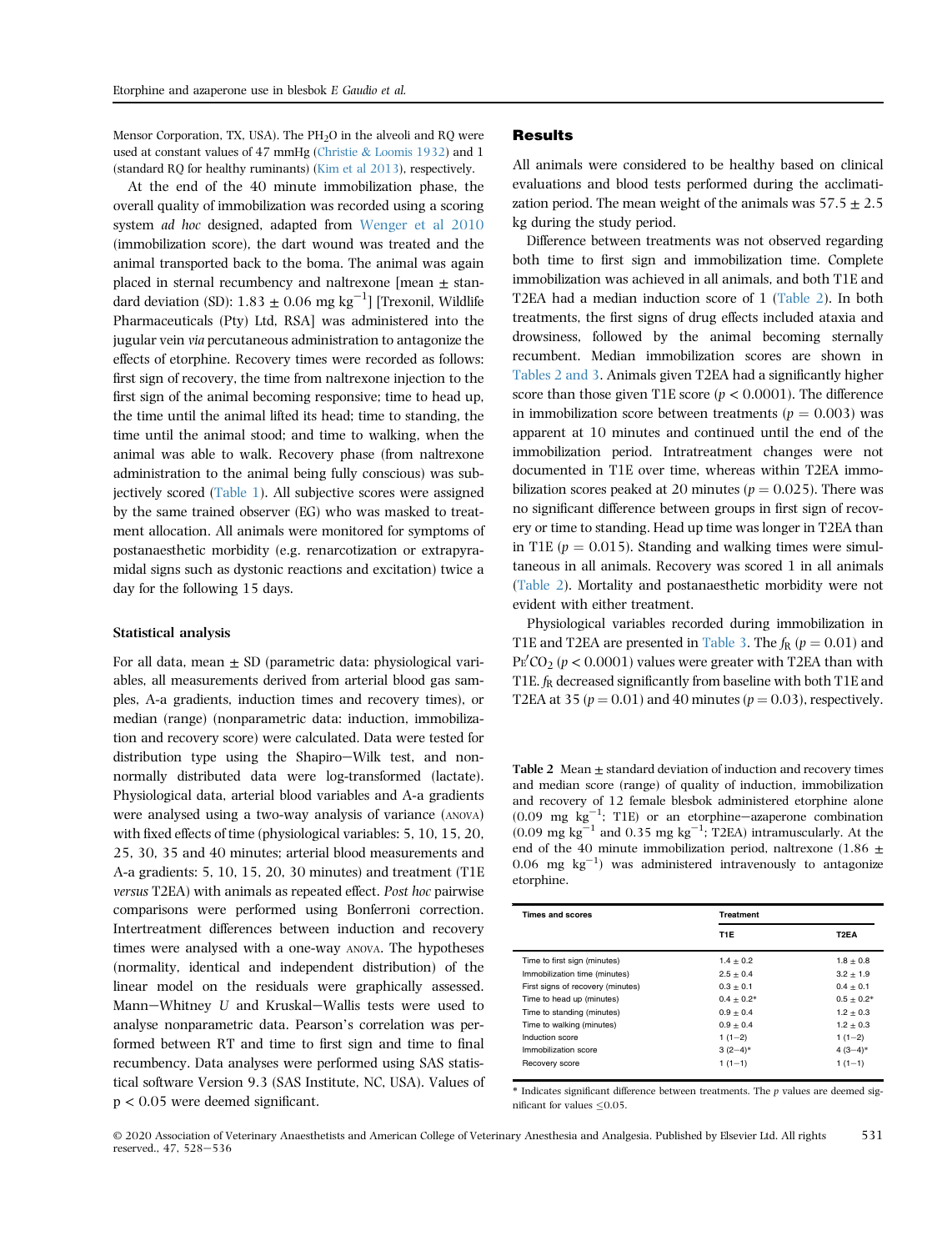| Variable                                                  |                         |               | Postrecumbency time point (minutes)                     |               |                |                |                                                                                                                                                                                                                               |                |                |                |               |                               |                       |               |                                                                  |                |                         |                |
|-----------------------------------------------------------|-------------------------|---------------|---------------------------------------------------------|---------------|----------------|----------------|-------------------------------------------------------------------------------------------------------------------------------------------------------------------------------------------------------------------------------|----------------|----------------|----------------|---------------|-------------------------------|-----------------------|---------------|------------------------------------------------------------------|----------------|-------------------------|----------------|
|                                                           |                         |               |                                                         |               | 쀼              |                | ຊ                                                                                                                                                                                                                             |                |                |                | ន             |                               |                       |               |                                                                  |                | Mean value              |                |
|                                                           | Ë                       | T2EA          | ٣                                                       | <b>T2EA</b>   | ٣              | <b>T2EA</b>    | Ë                                                                                                                                                                                                                             | <b>T2EA</b>    | Ë              | T2EA           | ۳<br>T        | <b>T2EA</b>                   | Ë                     | <b>T2EA</b>   | ٣                                                                | <b>T2EA</b>    | Ë                       | <b>T2EA</b>    |
| $f_R$ (breaths minute <sup>-1</sup> ) $17 \pm 5$          |                         | $19 \pm 4$    | $15 + 5$                                                | $17 \pm 3$    | $12 \pm 5$     | $16 \pm 5$     | $13 \pm 4$                                                                                                                                                                                                                    | $15 \pm 5$     | $13 \pm 5$     | $14 \pm 3$     | $13 \pm 4$    | $15 \pm 3$                    | $11 \pm 4*$           | $14 \pm 5$    | $14 \pm 6$                                                       | $13 \pm 4*$    | $13 \pm 5^{\dagger}$    | $15 \pm 4$     |
| SpO <sub>2</sub> (%)                                      | $96 \pm 5$ <sup>1</sup> | $87 + 8$      | $96 \pm 4$                                              | $89 \pm 5$    | $96 \pm 3$     | $92 + 7$       | $96 \pm 4$                                                                                                                                                                                                                    | $89 \pm 9$     | $97 \pm 3$     | $94 \pm 7$     | $97 \pm 3$    | $94 \pm 6$                    | $96 \pm 4$            | $91 \pm 5$    | $96 \pm 4$                                                       | $94 \pm 6$     | $96 \pm 4$ <sup>1</sup> | $91 \pm 7$     |
| $Pe'CO2$ (mmHg)                                           | $57 \pm 6$              | $57 \pm 6$    | $58 \pm 4$                                              | $61 \pm 5$    | $59 \pm 5$     | $62 + 4$       | $58 \pm 4$                                                                                                                                                                                                                    | $64 \pm 5*$    | $59 \pm 5$     | $62 \pm 6$     | $58 \pm 4$    | $63 + 4*$                     | $57 \pm 4^{\dagger}$  | $63 \pm 4*$   | $55 \pm 3^{\dagger}$                                             | $62 \pm 4$     | $59 \pm 4$ <sup>1</sup> | $62 \pm 5$     |
| (kPa)                                                     | $7.6 \pm 0.8$           | $7.6 \pm 0.8$ | $7.7 \pm 0.5$                                           | $8.1 \pm 0.7$ | $7.7 \pm 0.7$  | $8.3 \pm 0.5$  | $7.7 \pm 0.5$                                                                                                                                                                                                                 | $8.5 \pm 0.7$  | $7.7 \pm 0.7$  | $8.3 \pm 0.8$  | $7.7 \pm 0.5$ | $8.4 \pm 0.5$                 | $7.6 \pm 0.5$         | $8.4 \pm 0.5$ | $7.3 \pm 0.4$                                                    | $8.3 \pm 0.5$  | $7.9 \pm 0.5$           | $8.3 \pm 0.7$  |
| RT (°C)                                                   |                         |               | $39.2 \pm 0.6$ $39 \pm 0.4$ $39.4 \pm 0.7$ $39 \pm 0.4$ |               | $39.3 \pm 0.8$ | $38.9 \pm 0.5$ | $39.3 \pm 1.0$                                                                                                                                                                                                                | $38.8 \pm 0.5$ | $39.4 \pm 1.0$ | $38.8 \pm 0.6$ |               | $39.4 \pm 1.1$ $38.8 \pm 0.6$ |                       |               | $39.4 \pm 1.1^{\dagger}$ $38.7 \pm 0.6$ $39.4 \pm 1.1^{\dagger}$ | $38.6 \pm 0.6$ | $39.1 \pm 0.9$          | $38.8 \pm 0.5$ |
| Immobilization score 3 (2-3) 3 (3-4) <sup>1</sup> 4 (3-4) |                         |               |                                                         |               |                |                | +(+e-c) + (+e-c) c +(+e-c) + (+e-c) c *(+e-c) + (+e-c) c +(+e-c) c + (+e-c) + (+e-c) + (+e-c) + (+e-c) + (+e-c) + (+e-c) + (+e-c) + (+e-c) + (+e-c) + (+e-c) + (+e-c) + (+e-c) + (+e-c) + (+e-c) + (+e-c) + (+e-c) + (+e-c) + |                |                |                |               |                               | $3(2-4)$ <sup>†</sup> |               | $4(3-4)$ 3 $(2-4)$ <sup>†</sup>                                  | $4(3-4)$       | $3(2-4)^+$              | $4(3-4)$       |

Table 3 Mean

Table 3 Mean

 $+1$ 

 $\pm$  standard deviation of physiological variables: respiratory rate (f<sub>R</sub>), haemoglobin oxygen saturation (SpO<sub>2</sub>), end-tidal carbon dioxide (Pe

<span id="page-4-0"></span>standard deviation of physiological variables: respiratory rate (j<sub>R</sub>), haemoglobin oxygen saturation (SpO<sub>2</sub>), end-tidal carbon dioxide (Pr<sup>2</sup>CO<sub>2</sub>) and rectal tem-

perature (RT) and median score (range) of quality of immobilization recorded during immobilization of 12 adult female blesbok administered etorphine alone (T1E) or

perature (RT) and median score (range) of quality of immobilization recorded during immobilization of 12 adult female blesbok administered etorphine alone (T1E) or

 $(CO<sub>2</sub>)$  and rectal tem-

Etorphine and azaperone use in blesbok E Gaudio et al.

 $\text{Pe}^{\prime}\text{CO}_2$  values did not vary over time with T1E but increased between 5 and 20 minutes with T2EA ( $p = 0.005$ ). However, the intertreatment difference for the latter was not deemed to be clinically significant. Overall, mean  $SpO<sub>2</sub>$  and RT values were higher in T1E than in T2EA ( $p < 0.0001$ ). Correlation was not observed between mean RT and time to first sign and immobilization time  $(r = -0.079; r = -0.034)$ .

Intertreatment differences in systolic (SAP), diastolic (DAP) and mean arterial pressure (MAP) and HR values are displayed in [Figure 1a](#page-5-0), b, c and d, respectively. SAP, DAP, and MAP were higher in T1E than in T2EA ( $p < 0.0001$ ). These values did not significantly change over time with either treatment. Overall mean HR ( $p = 0.02$ ) values were greater during T2EA than during T1E (52  $\pm$  2 *versus* 45  $\pm$  1 beats minute $^{-1}$ ). HR did not change significantly over time with either T1E or T2EA [\(Figure 1d](#page-5-0)).

Arterial blood gas values, Hct, Hb, and Lac measured with T1E and T2EA are presented in [Table 4](#page-6-0). Animals treated with T1E exhibited higher PaO<sub>2</sub>, pH ( $p < 0.0001$ ), Hct ( $p = 0.002$ ) and Hb  $(p = 0.0002)$  than those treated with T2EA. pH and PaO2 did not change over time with either T1E or T2EA. Hct decreased at 15 minutes ( $p = 0.003$ ) from initial values in T1E and did not vary over time in T2EA. Hb showed a similar trend as Hct, with a significant decrease at 15 minutes from baseline in T1E and did not vary over time in T2EA. Conversely, animals treated with T2EA showed higher ( $p < 0.0001$ ) PaCO<sub>2</sub>, BE and  $HCO<sub>3</sub><sup>-</sup>$  values. PaCO<sub>2</sub> did not change over time during immobilization with T1E or T2EA. Intratreatment differences from values at 5 minutes were not documented with regards to  $BE$  and  $HCO<sub>3</sub><sup>-</sup>$  with either treatment. Intertreatment difference was not observed in Lac, which decreased significantly at 30 minutes ( $p = 0.01$ ) from values at 5 minutes in T1E and did not change over time in T2EA.

The mean A-a gradient was higher with T2EA than with T1E ( $p < 0.0001$ ), and the values were significantly lower at 30 minutes ( $p = 0.04$ ) than at 5 minutes in T2EA. Significant changes over time were not recorded in the A-a gradient values in T1E [\(Figure 2\)](#page-6-1).

## **Discussion**

The present study is the first to evaluate the quality of immobilization and the cardiopulmonary effects of two etorphinebased immobilization protocols in blesbok. Both treatments produced adequate, but qualitatively different, immobilization of the animals for 40 minutes.

There are no reports regarding the onset of action of azaperone in blesbok; however, in horses its onset of action occurs within  $10-20$  minutes following IM administration [\(Lees](#page-8-2) & [Serrano 1976\)](#page-8-2). If azaperone had a similar onset of action in blesbok, the absence of intertreatment differences in time to first sign, immobilization time and induction score may be

© 2020 Association of Veterinary Anaesthetists and American College of Veterinary Anesthesia and Analgesia. Published by Elsevier Ltd. All rights reserved., 47, 528-536 532

Indicates significant intertreatment differences between mean values ( $p < 0.05$ ).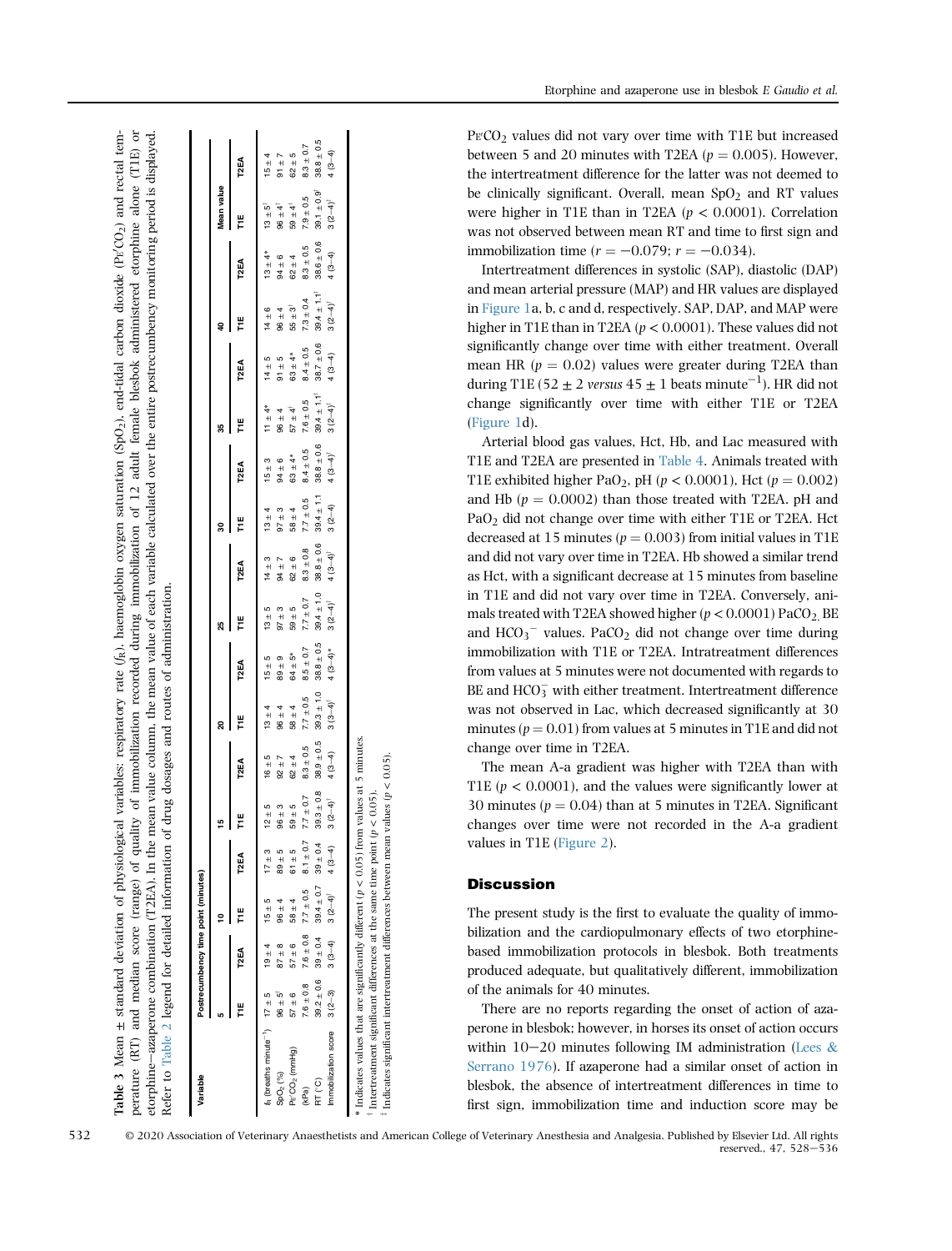<span id="page-5-0"></span>

Figure 1 Mean values  $\pm$  standard deviation of systolic (graph a), diastolic (graph b) and mean (graph c) arterial blood pressures, and heart rate (graph d) obtained during immobilization of 12 adult female blesbok administered etorphine alone (0.09 mg  $\text{kg}^{-1}$ ; T1E) or an etorphine—azaperone combination (0.09 mg kg $^{-1}$  and 0.35 mg kg $^{-1}$ ; T2EA) intramuscularly. For detailed legend, see [Table 2.](#page-3-0) Data were recorded at 5 minute intervals once the animals were recumbent. \*Intertreatment significant differences ( $p < 0.05$ ).

explained by the initial rapid action of etorphine [\(Haigh 1990;](#page-8-6) [Meyer et al 2008](#page-8-6)).

In the present study, blesbok were considered to be hypertensive (hypertension in conscious sheep: MAP > 95 mmHg) ([Thatcher](#page-8-11) & [Keith 1986](#page-8-11)) following administration of both treatments, but this complication was more marked with T1E than with T2EA (MAP: 132  $\pm$  17 versus 111  $\pm$  11 mmHg, respectively). Etorphine reportedly causes hypertension in wild and domestic animals [\(Kock](#page-8-0) & [Burroughs 2012; Meyer et al](#page-8-0) [2015; Zeiler](#page-8-0) & [Meyer 2017a,b\)](#page-8-0), but the mechanisms behind this effect still require clarification. However, etorphine may either directly activate the sympathetic nervous system ([Roquebert](#page-8-12) & [Delgoulet 1988\)](#page-8-12) or indirectly cause hypertension owing to its hypoxaemic and hypercapnic side effects ([Heard et al 1990](#page-8-13)). The lower MAP values recorded with T2EA probably result from the peripheral antiadrenergic effects of azaperone ([Lees](#page-8-2) & [Serrano 1976](#page-8-2)) causing vasodilation and partial counteraction of this side effect of etorphine ([Swan](#page-8-3) [1993; Meyer et al 2008\)](#page-8-3).

Bradycardia (HR  $<$  55 beats minute $^{-1}$ ) ([Semjonov et al](#page-8-14) [2018](#page-8-14)) was documented with both treatments, but it was more pronounced with T1E (45  $\pm$  18 and 52  $\pm$  15 beats minute $^{-1}$ ). Opioids, such as etorphine, decrease HR as a result of opioid-induced medullary vagal stimulation ([Bowdle 1998\)](#page-7-1). The bradycardia documented with both treatments probably resulted from a baroreceptor-mediated reflex secondary to the etorphine-related increase in arterial blood pressure. Therefore, the higher HR recorded following T2EA administration may be explained by the lower MAP associated with azaperone administration ([Lees](#page-8-2) & [Serrano 1976; Mentaberre et al 2010\)](#page-8-2). An alternative explanation for the higher HR documented with T2EA may relate to the degree of hypoxaemia observed, which may have led to greater sympathetic stimulation of the heart ([Schultz et al 2007\)](#page-8-15). This finding is notable as azaperone has been used in the past to partially counteract the respiratory depressant effects of opioids and other anaesthetic agents, thereby improving ventilation ([Haigh 1990; Swan 1993\)](#page-8-6).

In the present study, the combined effect of etorphine and azaperone was associated with a higher mean  $f_R$  compared with etorphine alone. The higher  $f_R$  may result from activation of central and peripheral chemoreceptors in response to the higher PaCO<sub>2</sub> recorded with T2EA [\(Guyenet 2014](#page-8-16)). However, this increase in  $f_R$  did not provide an overall improvement in alveolar ventilation.

Drug-induced hypoventilation was the likely cause of the hypercapnia recorded with both treatments. When breathing room air, hypoventilation may cause a reduction in  $PaO<sub>2</sub>$  the latter usually being responsive to oxygen administration. Hypoventilation does not cause an A-a gradient increase per se; however, it may rapidly lead to atelectasis (within 20 minutes in anaesthetized horses) of some parts of the lungs, thus impairing gas exchange and subsequently widening the A-a

© 2020 Association of Veterinary Anaesthetists and American College of Veterinary Anesthesia and Analgesia. Published by Elsevier Ltd. All rights reserved., 47, 528–536 533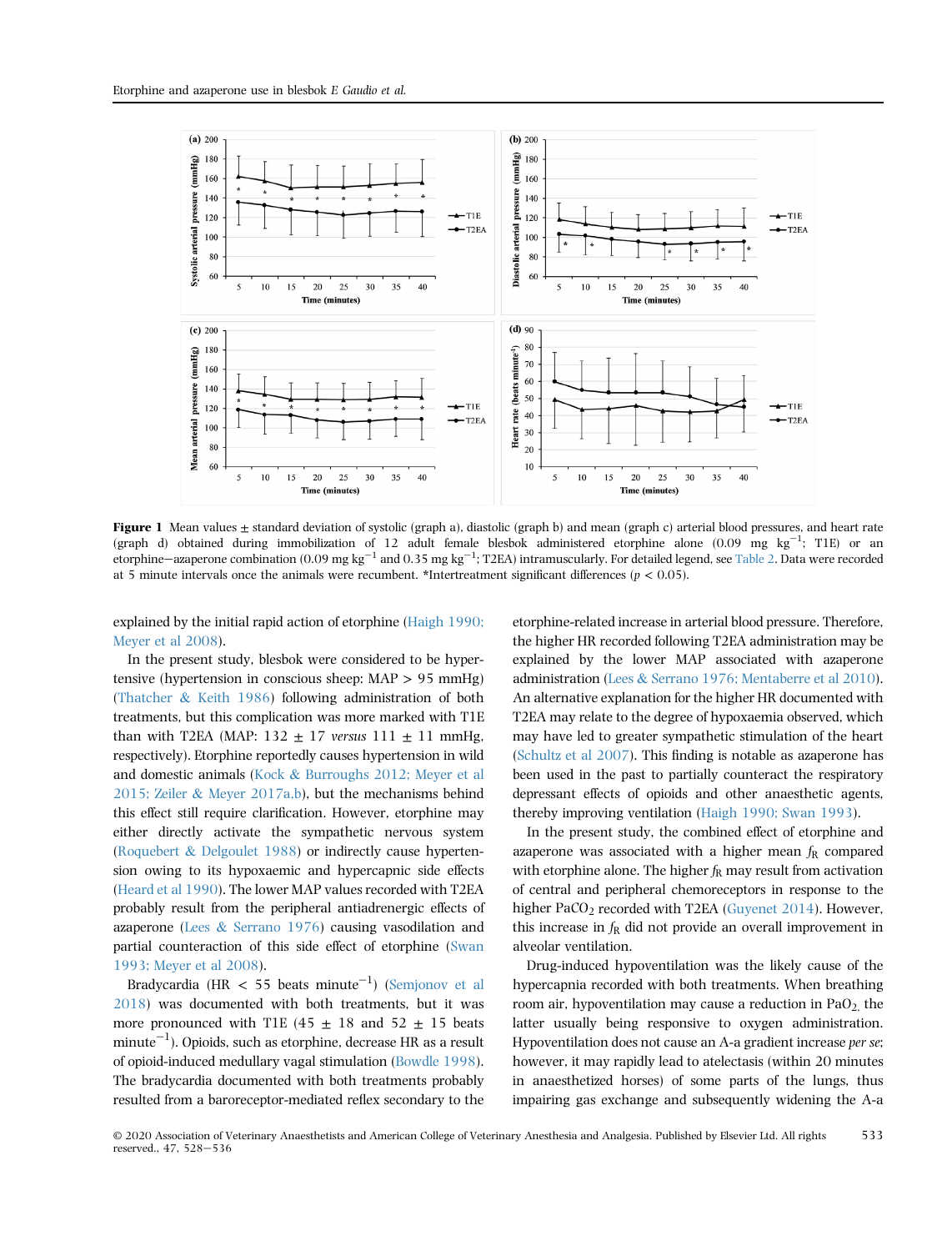<span id="page-6-0"></span>

|                          |                             |                 | $\overline{\phantom{a}}$<br>ş |                 | يه                           |                | ន                        |                 | 8              |                 | Mean value                   |                 |
|--------------------------|-----------------------------|-----------------|-------------------------------|-----------------|------------------------------|----------------|--------------------------|-----------------|----------------|-----------------|------------------------------|-----------------|
|                          |                             | <b>T2EA</b>     | 뿓                             | <b>T2EA</b>     | Ë                            | <b>T2EA</b>    | 뷛                        | <b>T2EA</b>     | ۳<br>E         | <b>T2EA</b>     | ۳<br>E                       | <b>T2EA</b>     |
| PaO <sub>2</sub> (mmHg)  | $59.0 \pm 9.0$ <sup>†</sup> | $43.0 \pm 11.7$ | $57.4 \pm 7.0$                | $40.0 \pm 12.2$ | $58.5 + 8.9$                 | $39.7 \pm 8.6$ | $60.1 \pm 9.2$           | $41.4 \pm 7.8$  | $61.3 \pm 6.4$ | $47.6 \pm 6.6$  | $59.2 \pm 7.7^{\ddagger}$    | $42.2 \pm 9.8$  |
| (kPa)                    | $7.9 \pm 1.2$               | $5.7 \pm 1.6$   | $7.7 \pm 0.9$                 | $5.3 \pm 1.6$   | $7.8 \pm 1.2$                | $5.3 \pm 1.1$  | $8.0 \pm 1.2$            | $5.5 \pm 1.0$   | $8.2 \pm 0.9$  | $6.3 \pm 0.9$   | $7.9 \pm 1.0$                | $5.6 \pm 1.3$   |
| PaCO <sub>2</sub> (mmHg) | $48.5 \pm 6.1$              | $54.8 \pm 3.8$  | $48.9 \pm 3.4^{\dagger}$      | $57.3 \pm 4.2$  | $46.8 \pm 6.5$               | $59.0 \pm 4.3$ | $47.2 \pm 4.6^{\dagger}$ | $59.4 \pm 3.7$  | $49.2 + 5.9$   | $59.8 \pm 4.9$  | $48.1 \pm 5.1^{\frac{1}{4}}$ | $58.0 \pm 4.5$  |
| (kPa)                    | $6.5 \pm 0.8$               | $7.3 \pm 0.5$   | 0.5<br>$6.5 \pm$              | $7.6 \pm 0.6$   | $6.2 \pm 0.9$                | $7.9 \pm 0.6$  | $6.3 \pm 0.6$            | $7.9 \pm 0.5$   | $6.6 \pm 0.8$  | $8.0 \pm 0.7$   | $6.4 \pm 0.7$                | $7.7 \pm 0.6$   |
| Hct (%)                  | $33 \pm 4$                  | $29 \pm 3$      | h<br>$29 +$                   | $28 \pm 3$      | $29 \pm 3*$                  | $27 \pm 2$     | $28 \pm 4*$              | $26 \pm 3$      | $29 \pm 5*$    | $26 \pm 3$      | $29 \pm 5^{\frac{1}{3}}$     | $27 \pm 3$      |
| Hb (mmol $L^{-1}$ )      | $6.9 \pm 1.1$               | $6.2 \pm 0.6$   | $\frac{3}{1}$<br>$6.5 +$      | $5.9 \pm 0.6$   | $5.9 \pm 0.8*$               | $5.7 \pm 0.5$  | $6 \pm 1.2*$             | $5.5 \pm 0.5$   | $6.5 \pm 1.8$  | $5.5 \pm 0.6$   | $6.4 \pm 1.2^{\ddagger}$     | $5.7 \pm 0.6$   |
|                          | $7.43 \pm 0.03$             | $7.40 \pm 0.04$ | $7.42 \pm 0.01$               | $7.38 \pm 0.04$ | $7.43 \pm 0.01$ <sup>1</sup> | $7.37 + 0.04$  | $7.43 \pm 0.01$          | $7.37 \pm 0.03$ | $7.43 \pm 0.2$ | $7.37 \pm 0.04$ | $7.43 \pm 0.02$              | $7.38 \pm 0.04$ |
| BE (mmol $L^{-1}$ )      | $7.5 \pm 1.4$               | $8.9 + 3.7$     | $7.2 \pm 1.7$                 | $8.7 \pm 3.3$   | $6.1 + 3.8$                  | $8.9 + 3.5$    | $7.3 + 2.7$              | $9.1 + 3.1$     | $8.0 + 2.8$    | $9.1 + 3.4$     | $7.2 \pm 2.5^{\ddagger}$     | $8.9 + 3.3$     |
| $HCO3$ (mmol $L-1$ )     | $31.4 \pm 1.9$              | $33.2 \pm 3.1$  | $31.1 \pm 1.8$                | $33.4 \pm 2.9$  | $29.9 \pm 4.0$               | $33.7 \pm 3.1$ | $30.8 \pm 3.1$           | $33.9 \pm 2.8$  | $31.8 \pm 3.1$ | $33.9 + 3.1$    | $31.0 \pm 2.7^{\ddagger}$    | $33.6 \pm 2.9$  |
| Lac (mmol $L^{-1}$ )     | $1.5 \pm 0.8$               | $1.3 \pm 0.9$   | $1.1 \pm 0.6$                 | $1.1 \pm 0.6$   | $0.9 + 0.4$                  | $0.56 + 0.5$   | $0.9 \pm 0.5$            | $0.9 \pm 0.4$   | $0.8 \pm 0.5*$ | $0.8 \pm 0.4$   | $1.0 \pm 0.6$                | $1.0 \pm 0.6$   |

\* Indicates intratreatment significant differences  $(p < 0.05)$  from values at 5 minutes.<br><sup>1</sup> Indicates intertreatment significant differences at the same time point  $(p < 0.05)$ .<br><sup>4</sup> Indicates significant intertreatment diff Indicates intertreatment significant differences at the same time point ( $p < 0.05$ ) Indicates significant intertreatment differences between mean values ( $p < 0.05$ ). Etorphine and azaperone use in blesbok E Gaudio et al.

<span id="page-6-1"></span>

Figure 2 Mean values  $\pm$  standard deviation of A-a gradients calculated from arterial blood gas samples collected from 12 adult female blesbok administered etorphine alone (0.09 mg kg<sup>-1</sup>; T1E) or an etorphine—azaperone combination (0.09 mg kg<sup>-1</sup> and 0.35 mg kg<sup>-1</sup>; T2EA) intramuscularly. Data were collected 5 minutes postrecumbency at 5 minute intervals for a duration of 40 minutes. \* Indicates intratreatment significant difference from values at 5 minutes. <sup>†</sup>Indicates significant difference between treatments at an individual time point. The  $p$  values were deemed significant at values  $< 0.05.$ 

gradient ([Nyman et al 1990, Hedenstierna](#page-8-17) & [Edmark 2010;](#page-8-17) [Sarkar et al 2017\)](#page-8-17). If atelectasis were to affect the majority of the lung tissue, oxygen supplementation could prove insufficient to restore normal  $PaO<sub>2</sub>$  levels.

In mammals, an A-a gradient greater than 10 mmHg is indicative of suboptimal alveolar-arteriolar oxygen transfer [\(Neary et al 2014; Sarkar et al 2017\)](#page-8-18). Currently, no A-a gradient reference value is available for healthy conscious blesbok; therefore, interpreting the present study results (mean value  $\pm$  SD: 24.9  $\pm$  6.8 and 35.0  $\pm$  8.1 mmHg following T1E and T2EA, respectively) is challenging. Etorphine administration can increase A-a gradient values owing to the development of pulmonary hypertension and alveolar-interstitial oedema, which impedes oxygen transfer to the blood by increasing the diffusion distance in domestic ruminants [\(Meyer](#page-8-7) [et al 2015; Izwan et al 2018](#page-8-7)). We hypothesize that a similar mechanism contributed to the comparatively large A-a gradients recorded during immobilization of the blesbok in this study. However, as we did not measure pulmonary vascular pressures or determine ventilation/perfusion  $(V/Q)$  ratios, whether gas exchange impairment was due to the effect of etorphine on lung vasculature or hypoventilation-induced lung atelectasis could not be confirmed.

Anatomical differences in the lungs of some ruminant species may play an important role in limiting hypoxaemia and V/Q mismatch. The collateral ventilation system, which exists in sheep, counters  $V/Q$  mismatching by allowing normoxic air to move to hypoxic lung regions [\(Kuriyama](#page-8-19) & [Wagner 1981;](#page-8-19) [Shakespeare 2012](#page-8-19)). Conversely, cattle lack this system and are more prone to develop pulmonary hypertension and hypoxaemia ([Kuriyama](#page-8-19) & [Wagner 1981\)](#page-8-19). Anatomy of the blesbok

© 2020 Association of Veterinary Anaesthetists and American College of Veterinary Anesthesia and Analgesia. Published by Elsevier Ltd. All rights reserved., 47, 528-536 534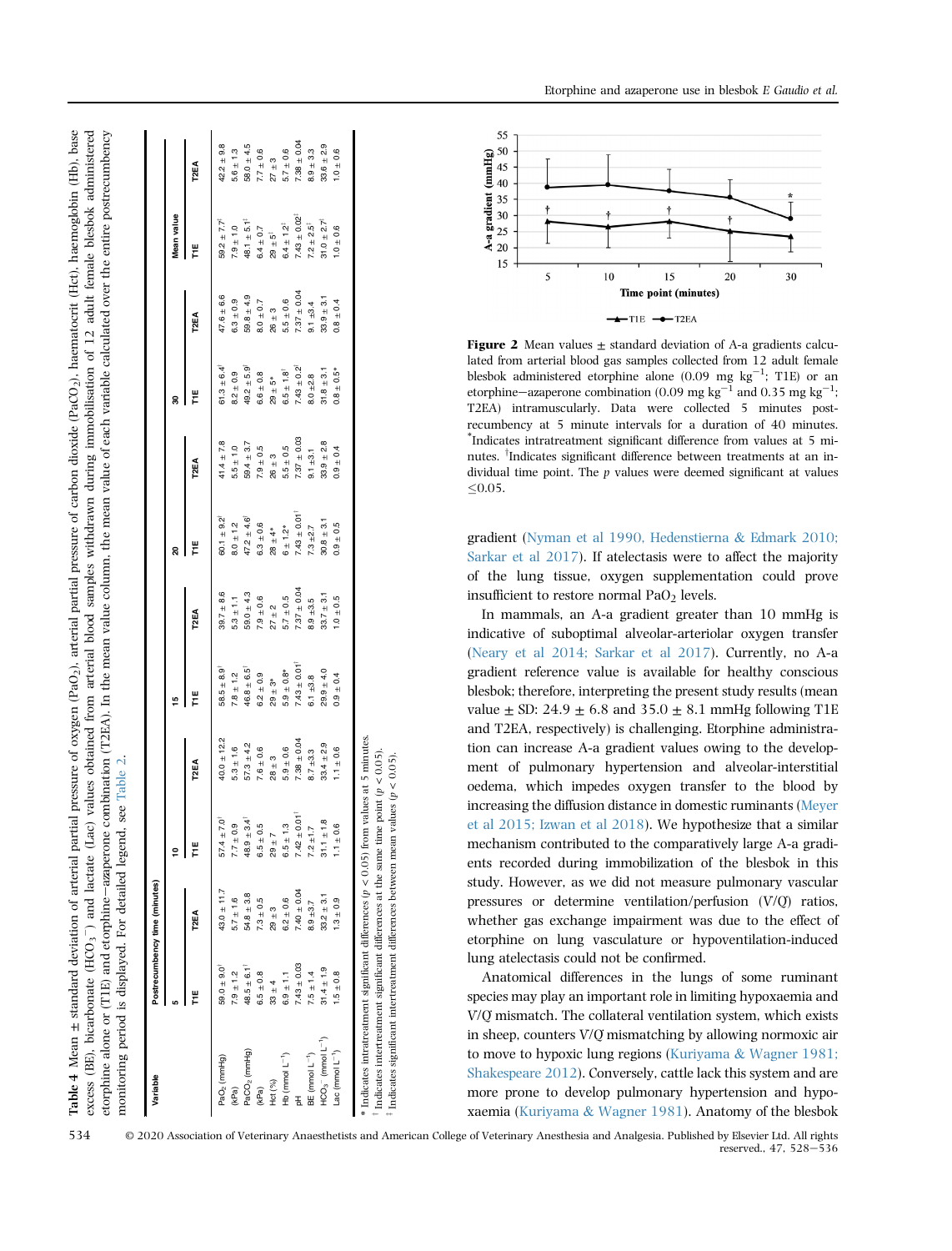lung is lacking, but if they were to resemble cattle, they could cope with hypoxia less readily than ruminant species such as sheep.

In the present study, Lac values remained within normal range (<2 mmol  $\text{L}^{-1}$ ) ([Pang](#page-8-20) & [Boysen 2007](#page-8-20)). It is believed that drug-induced respiratory acidosis might have rapidly been counterbalanced by intracellular buffering and  $H^+$  ion excretion by the kidneys. This would explain the increase in  $\text{HCO}_3^$ and BE documented with both treatments and the pH values remaining within normal range ([Ramadoss et al 2011](#page-8-21)).

There are no data describing the oxyhaemoglobin dissociation curve in blesbok. Our results suggest that oxygen haemoglobin dissociation curves derived from domestic ruminants may not be applicable to blesbok. In fact, the relationship between  $SpO<sub>2</sub>$  and PaO<sub>2</sub> values in blesbok seem to differ from those reported in goats. In blesbok, measured  $SpO<sub>2</sub>$  values correspond to lower  $PaO<sub>2</sub>$  values than those expected in goats ([Haskins](#page-8-22) & [Rezende 2006\)](#page-8-22). This could be explained by a greater affinity of blesbok haemoglobin for oxygen than that of the goat. Nevertheless, further studies are needed to either confirm or refute this hypothesis.

In the present study, significant decreases in Hct and Hb were observed with the T2EA compared with T1E. This effect relates to azaperone-induced a-adrenoceptor blockade that caused vasodilation, secondary haemodilution and splenic sequestration of red blood cells ([Mentaberre et al 2010](#page-8-23)).

A minor decrease in RT was observed with T2EA. This effect could be a direct result of the azaperone-related peripheral vasodilation [\(Swan 1993\)](#page-8-3), which counteracted etorphineinduced side effects improving heat exchange ([Kock](#page-8-0) & [Burroughs 2012\)](#page-8-0). Despite the intertreatment difference recorded and though the normal RT in blesbok is unknown, it is believed that RT remained within physiological range with both treatments in the present study.

Intertreatment differences were not documented regarding recovery times except for a statistically significant, but clinically insignificant, difference in head up time. Both treatments were associated with rapid and complete recoveries following naltrexone administration. Extrapyramidal signs were not documented during the hours following reversal, and the intertreatment washout period was deemed adequate ([Walsh](#page-8-24) & [Wilson 2002\)](#page-8-24).

Limitations of this study include the lack of endotracheal intubation, which might have allowed ruminal fermentation gas to contaminate and increase the  $\text{Pe}^{\prime}\text{CO}_2$  values recorded at the level of the nasopharynx ([Ding et al 2010](#page-8-25)). Therefore, in future studies immobilized animals should be intubated to avoid this confounding factor. In the present study, it was not possible to measure  $\dot{V}/\dot{O}$  ratios pulmonary vascular pressures, tidal volume or cardiac output. We believe this information would improve the understanding and interpretation of ventilation and gas exchange in the immobilized blesbok. Furthermore, the determination of oxygen delivery and consumption may provide further insight into how metabolic activity is affected by drug administration in blesbok and how this contributes to ventilatory differences between different drug treatments. In turn, further research would enable us to prevent, limit or counteract drug-induced side effects.

In conclusion, the etorphine-azaperone combination at the dose studied led to a greater level of immobilization and less systemic hypertension than etorphine alone in blesbok. Nevertheless, the drug combination had a greater detrimental impact on ventilatory function. Therefore, the authors suggest that the etorphine-azaperone combination is used judiciously and should be avoided in animals with pre-existing pulmonary disease as it may exacerbate ventilatory function. The authors recommend that supplementary oxygen administration is provided and monitoring cardiorespiratory variables be performed when immobilizing blesbok with either of these drug immobilization protocols.

## Acknowledgements

This research was possible thanks to the Erasmus $+$  KA107 mobility funds and is supported by Wildlife Pharmaceuticals South Africa (Pty) Ltd., whose financial assistance towards this research is hereby acknowledged. The authors would like to thank the statistician Barbara Contiero for helping with the elaboration of data.

## Authors' contributions

EG: study design, data management, data interpretation, statistical analysis and preparation of manuscript. LLL, JPR and GMDB: study design, data interpretation and preparation of manuscript. SP: supervising veterinarian, data interpretation and preparation of manuscript. LCH: data interpretation and preparation of manuscript.

### Conflict of interest statement

Some authors of this paper are employed by the pharmaceutical company supplying the drugs and facilities used in this research.

#### References

- [Buss P, Miller M, Fuller A et al. \(2016\) Cardiovascular effects of](http://refhub.elsevier.com/S1467-2987(20)30051-9/sref1) [etorphine, azaperone, and butorphanol combinations in chemi](http://refhub.elsevier.com/S1467-2987(20)30051-9/sref1)[cally immobilized captive white rhinoceros \(](http://refhub.elsevier.com/S1467-2987(20)30051-9/sref1)Ceratotherium Simum). J Zoo Wildl Med  $47, 834-843$  $47, 834-843$ .
- <span id="page-7-1"></span>[Bowdle TA \(1998\) Adverse effects of opioid agonists and agonist](http://refhub.elsevier.com/S1467-2987(20)30051-9/sref2)[antagonists in anaesthesia. Drug Saf 19, 173](http://refhub.elsevier.com/S1467-2987(20)30051-9/sref2)-[189.](http://refhub.elsevier.com/S1467-2987(20)30051-9/sref2)
- <span id="page-7-0"></span>[Christie RV, Loomis AL \(1932\) The pressure of aqueous vapour in](http://refhub.elsevier.com/S1467-2987(20)30051-9/sref3) the alveolar air. J Physiol 3,  $35-48$ .